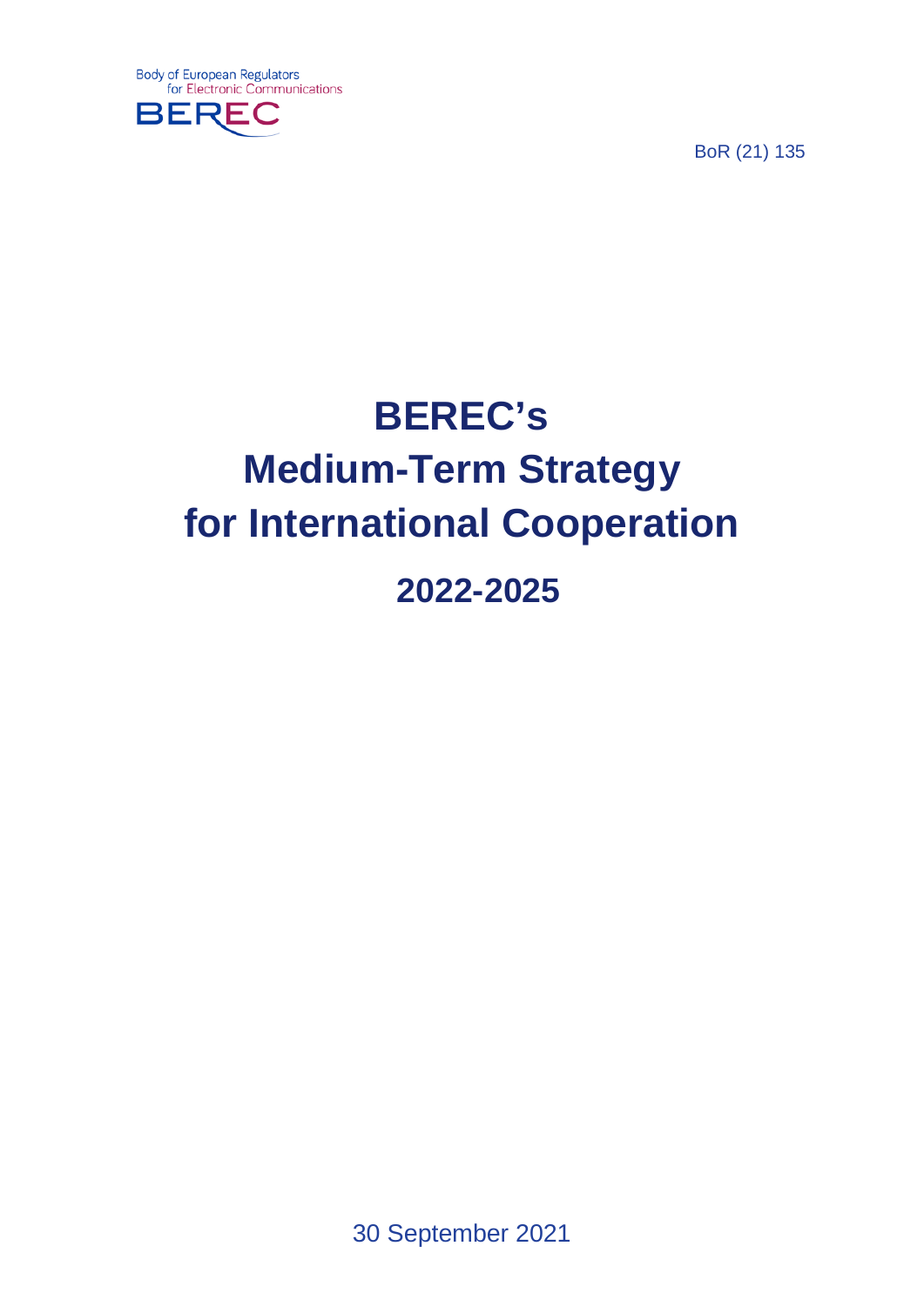# **Table of Contents**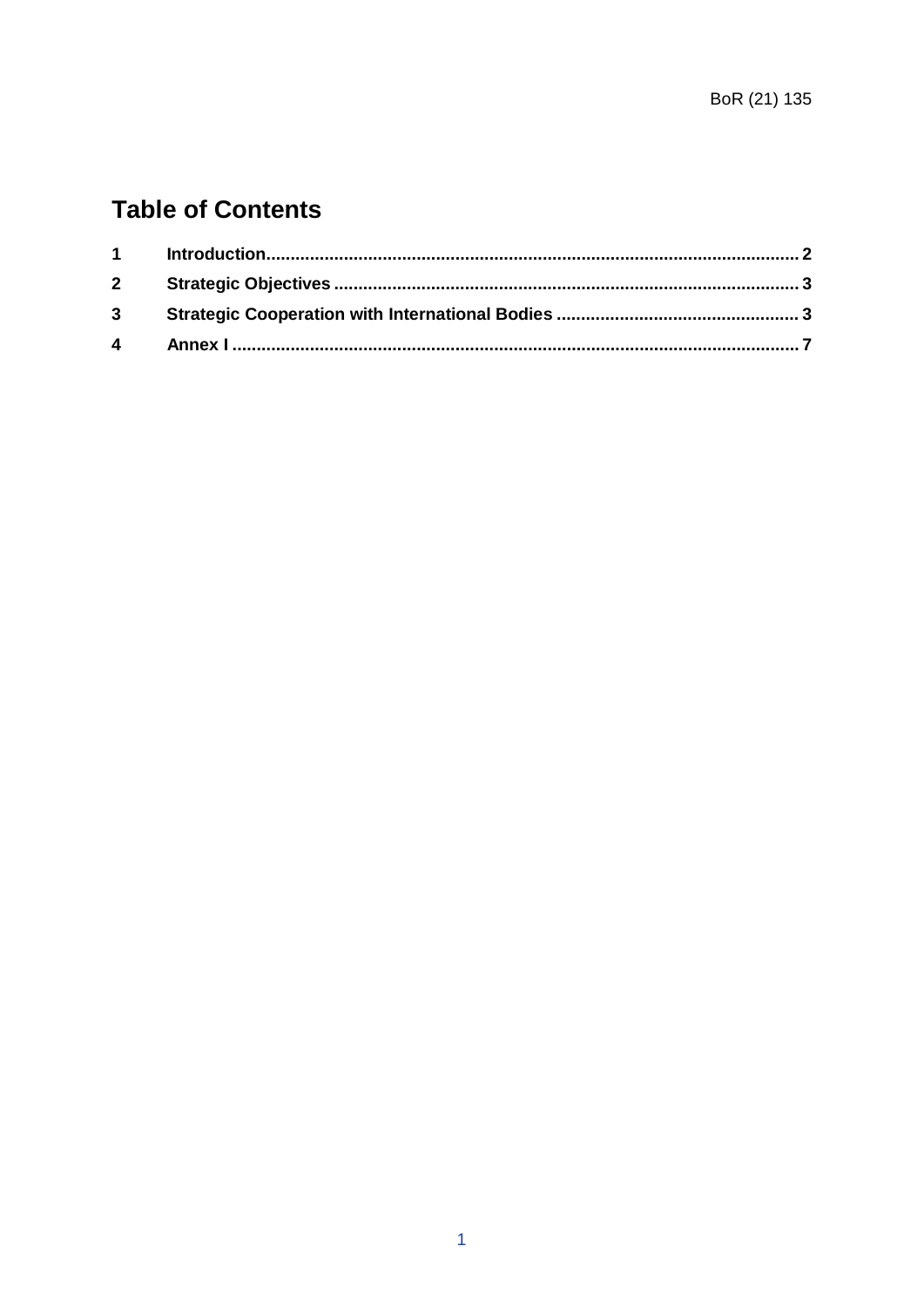#### <span id="page-2-0"></span>**1 Introduction**

-

European Union (EU) Regulatory Authorities have a tradition of working together with regulators in other parts of the world. This is done notably through regular dialogue on a formal or an informal basis, and there has consistently been an enormous interest from third countries' regulators for additional technical support or exchanges on concrete issues directly related to the Body of the European Regulators for Electronic Communications (BEREC)'s activities. In this context, BEREC and its predecessor the European Regulators Group (ERG) have, over time, developed a long history of cooperation with its equivalent networks of regulators in other regions of the world<sup>[1](#page-2-1)</sup>, international institutions<sup>[2](#page-2-2)</sup> and third countries NRAs.

The first consolidated international cooperation activities took place at a very early stage between the former ERG and the Latin American Forum of Telecommunications Regulators (Regulatel) who, since 2001, have held a summit and a high-level seminar (now, joint EWG meetings) on an annual basis, resulting in 20 years of continuous collaboration. With the establishment of BEREC, these activities have been formalised in a signed Memorandum of Understanding (MoU). The success of such activities with Regulatel inspired similar cooperative activities i.e. annual summits and technical meetings with the European Mediterranean Regulators Group (EMERG) and the Eastern Partnership Electronic Communications Regulators Network (EaPeReg), promoting additional synergies among all these networks by means of quadrilateral BEREC-EaPeReg-Regulatel-EMERG summits.

Article 35(1) of Regulation (EU) 2018/1971 of the European Parliament and of the Council establishing BEREC stipulates that BEREC and the BEREC Office may cooperate with competent Union bodies, offices, agencies and advisory groups, with competent authorities of third countries and with international organisations. Subject to prior approval by the Commission, working arrangements which do not create legal obligations may be established.

Moreover, Article 35(3) also stipulates that as part of the annual work, the Board of Regulators shall adopt BEREC's strategy for relations with competent Union bodies, offices, agencies and advisory groups, with competent authorities of third countries and with international organisations concerning matters for which BEREC is competent. The Commission, BEREC and the BEREC Office must conclude an appropriate working arrangement for the purpose of ensuring that BEREC and the BEREC Office operate within their mandate and the existing institutional framework.

The BEREC's Medium-Term Strategy (MTS) for international cooperation for the period 2022- 2025 seeks to take into account the multi-annual Working Programme and the BEREC

<span id="page-2-1"></span><sup>1</sup> Regulatel – Latin American Regulators; EMERG – European Mediterranean Regulators Group; EaPeReg – Eastern Partnership Electronic Communications Regulators Network; PRIDA - Policy and Regulatory Initiative for Digital Africa

<span id="page-2-2"></span><sup>2</sup> OECD - Organisation for Economic Co-operation and Development; CEPT - European Conference of Postal and Telecommunications Administrations; ITU - International Telecommunication Union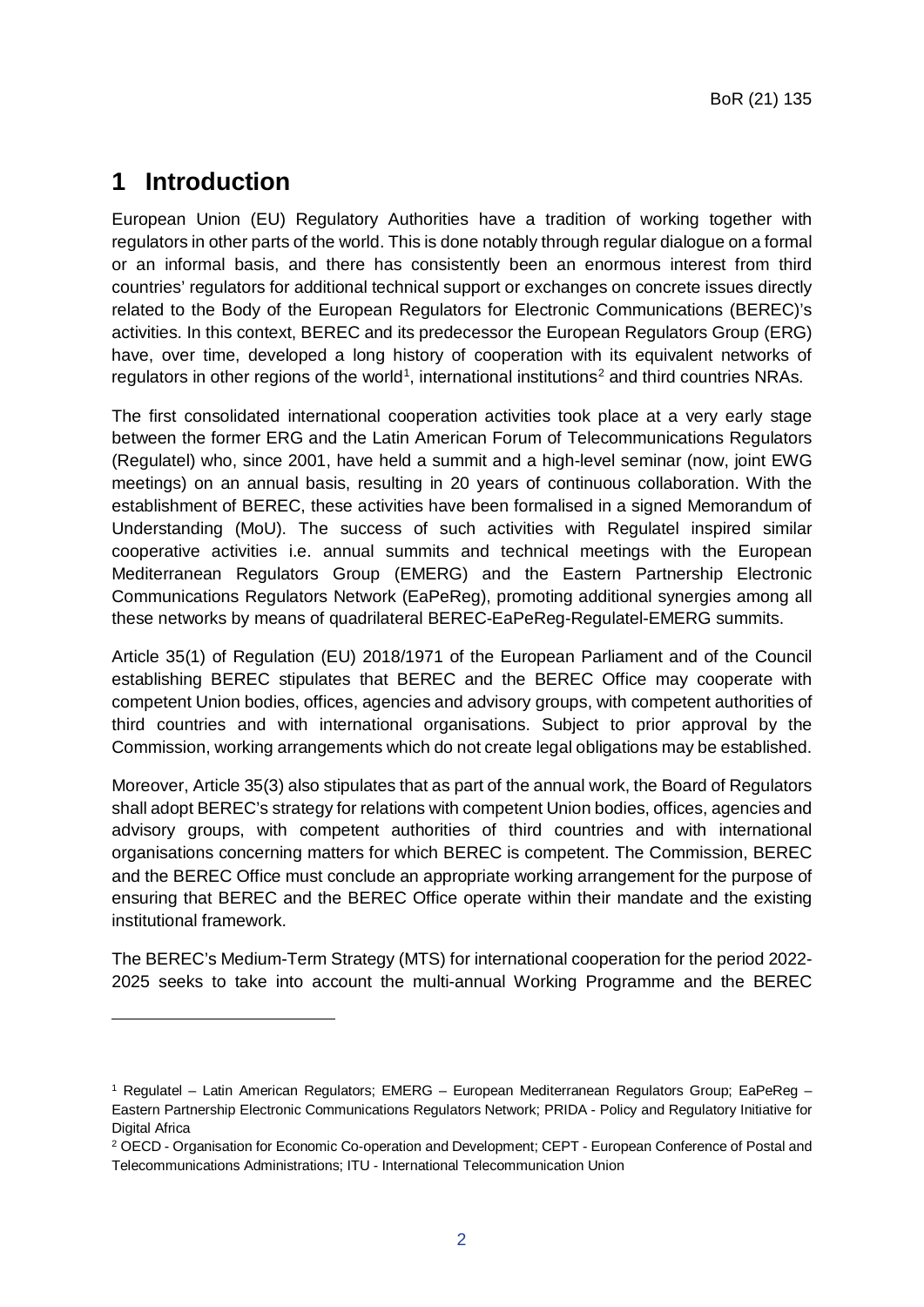Strategy 2021-2025<sup>[3](#page-3-2)</sup> and relate to its international activities, in which it evaluates its current international commitments and spells out what type of cooperation and engagement could be envisaged with each of its international partners, in a transparent manner.

### <span id="page-3-0"></span>**2 Strategic Objectives**

The BEREC's MTS for international cooperation<sup>4</sup> must seek to address the need to establish and maintain relationships, which in line with Article 35 of Regulation (EU) 2018/1971, are beneficial to the execution of BEREC's tasks. The MTS is thus supportive of BEREC's core tasks, which are the predominant priority. Therefore, the MTS seeks to:

- identify those international relationships, which are most beneficial to the attainment of BEREC's priorities and fulfilment of its work programme, in line with BEREC's resources;
- help meet the legal requirement in article 35(3) of the BEREC Regulation to adopt BEREC's strategy for relations with international entities in the annual work program.

#### <span id="page-3-1"></span>**3 Strategic Cooperation with International Bodies**

The European regulatory framework for electronic communications, to which BEREC contributes by aiming to ensure its consistent implementation, serves as an exemplar model, which attracts the interest of NRAs and regional authorities across the globe. This ensures that there are continuous exchanges with international parties, which seek information and clarifications on how various aspects of the European regulatory framework is implemented in practice.

The range of topics on which information is sought is broad and can extend to aspects of the European Electronic Communications Code, such as wholesale access, end users protection, spectrum and universal service, as well as requests for information on the implementation of International Roaming and Open Internet regulations. This, typically, results in such requests being "assigned" to the Co-Chairs of BEREC's Working Groups (WGs) to ensure the people closest to the subject material provide the response.

In addition to receiving requests for information, BEREC may itself wish to seek information on how regulatory policies are implemented in other regions. In other words, BEREC may wish to learn from the experiences of other bodies, which are farther along a particular regulatory path or to mutually exchange knowledge and understanding on a topic of common interest. In

-

<span id="page-3-2"></span><sup>3</sup> BEREC strategy 2021-2025, BoR (20) 108

<span id="page-3-3"></span><sup>4</sup> International Cooperation refers to the cooperative relationship between BEREC and National Regulatory Authorities (NRAs), international regulatory networks, policymakers and institutions based beyond the European Union involved in matters in which BEREC is competent.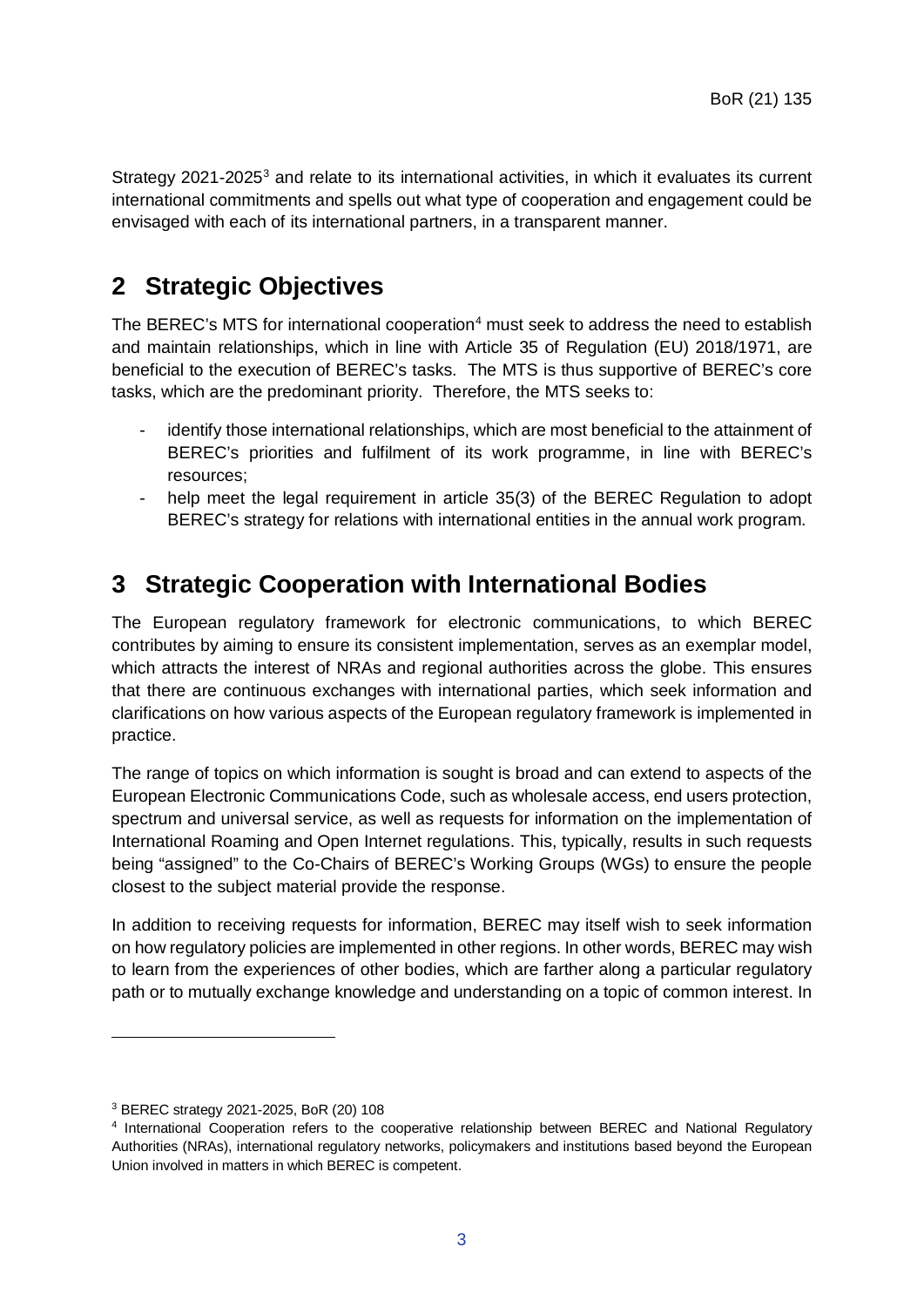this context, BEREC may well seek to exchange information and ideas with regulatory authorities or regional associations in relation to digital topics which deal with broader issues than "traditional" electronic communications markets and services and on which there is little practical regulatory experience.

BEREC's priorities for international cooperation during any particular year are influenced by the strategic objectives defined in the BEREC strategy 2021-202[5](#page-4-0)<sup>5</sup>. The BEREC strategy 2021 – 2025 defines the following three strategic priorities:

• Strategic Priority 1: Promoting full connectivity

Prioritizing work that improves generally the conditions for the expansion and take-up of secure, competitive and reliable fixed and wireless high-connectivity networks across Europe and ensures a smooth transition from legacy infrastructures.

• Strategic Priority 2: Supporting sustainable and open digital markets

Prioritizing work that relates to the functioning of the digital markets, namely focusing on exploring conditions and addressing issues regarding digital service providers and end-users in the digital market.

• Strategic Priority 3: Empowering end-users

Prioritizing work that is in line with the important role for regulators to ensure consumer transparency, digital skills, promoting choice and empowerment for end-users, and betterinformed choices by consumers.

Regardless of whether BEREC initiates the engagement with another body or is approached with a request for input, a major factor to be considered is the resources required to ensure the best outcome for both parties (i.e. BEREC and the other international body). Thus, careful consideration should be given to the commitments BEREC makes to other international bodies, to ensure that this doesn't hinder BEREC from implementing its Work Programme and addressing its strategic priorities. It is therefore important for BEREC to have a set of strategic principles which are taken into account during the implementation of this MTS in the annual work programme.

The priority for determining the timing and nature of BEREC's engagement with international bodies should consider the MoUs it has signed with international organisations, which include tacit and explicit commitments to collaborate.

BEREC currently has MoUs with the following regional and global organisations:

-

<span id="page-4-0"></span><sup>5</sup> BEREC strategy 2021-2025, BoR (20) 108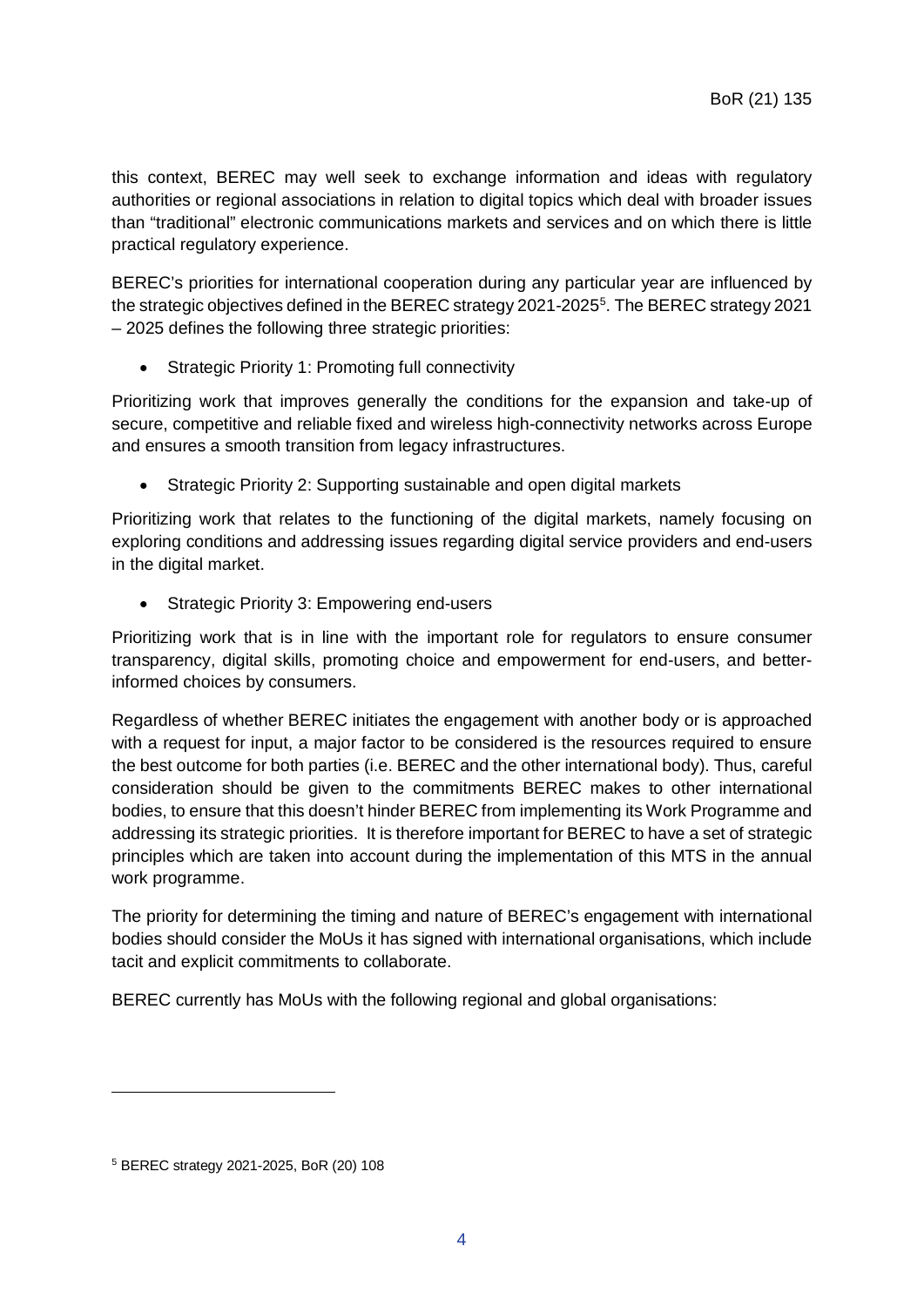- **EaPeReg** Eastern Partnership Electronic Communications Regulators Network comprised of representatives from Armenia, Azerbaijan, Belarus, Georgia, the Republic of Moldova and Ukraine as well as some BEREC members and participants<sup>[6](#page-5-0)</sup>.
- **EMERG** European Mediterranean Regulators Group comprised of representatives from Egypt, Tunisia, Morocco, Jordan, Lebanon, Palestine, Israel, Libya, Switzerland, Turkey, as well as some BEREC members and participants.
- **Regulatel** Latin American Forum of Telecommunications Regulatory Entities, comprised of representatives from Argentina, Bolivia, Brazil, Chile, Colombia, Costa Rica, Cuba, Ecuador, El Salvador, Spain, Guatemala, Honduras, Italy, Mexico, Nicaragua, Panama, Paraguay, Peru, Portugal, Puerto Rico, Dominican Republic, Uruguay and Venezuela.
- **ITU** International Telecommunication Union

In addition, BEREC currently has MoUs with the following NRAs:

- **TRAI** Telecom Regulatory Authority of India
- **CRTC** Canadian Radio-television and Telecommunications Commission

The recently signed/renewed MoUs are of indefinite duration and so BEREC will not need to renew these MoUs - though the terms of the MoUs allows BEREC to terminate the MoU at any time. Specifically, the MoUs with EaPeReg, EMERG, Regulatel, ITU, TRAI and CRTC are of an indefinite duration. BEREC is also looking into re-signing an MoU with the Federal Communications Commission of the United States of America (FCC).

The complete list of independent NRAs and regional regulatory networks which BEREC cooperates with is provided in Annex I.

In addition to the organisations covered by the above MoUs, BEREC has also committed, at the request of the EC, to supporting the activities of "Policy and Regulation Initiative for Digital Africa" (PRIDA).

In a similar manner, BEREC, in collaboration with the OECD, has previously organised joint webinars on thematic areas of mutual interest such as the webinar organised in 2020 on Quality of Service and Quality of Experience.

The strategic principles that should be applied when deciding on the nature and level of engagements with international bodies are as follows:

• The Mini-Board, with appropriate input from Co-Chairs determine the timing, subject and nature of engagements/collaboration.

-

<span id="page-5-0"></span><sup>6</sup> List of BEREC Members and Participants:

https://berec.europa.eu/eng/about\_berec/composition\_and\_organisation/board\_of\_regulators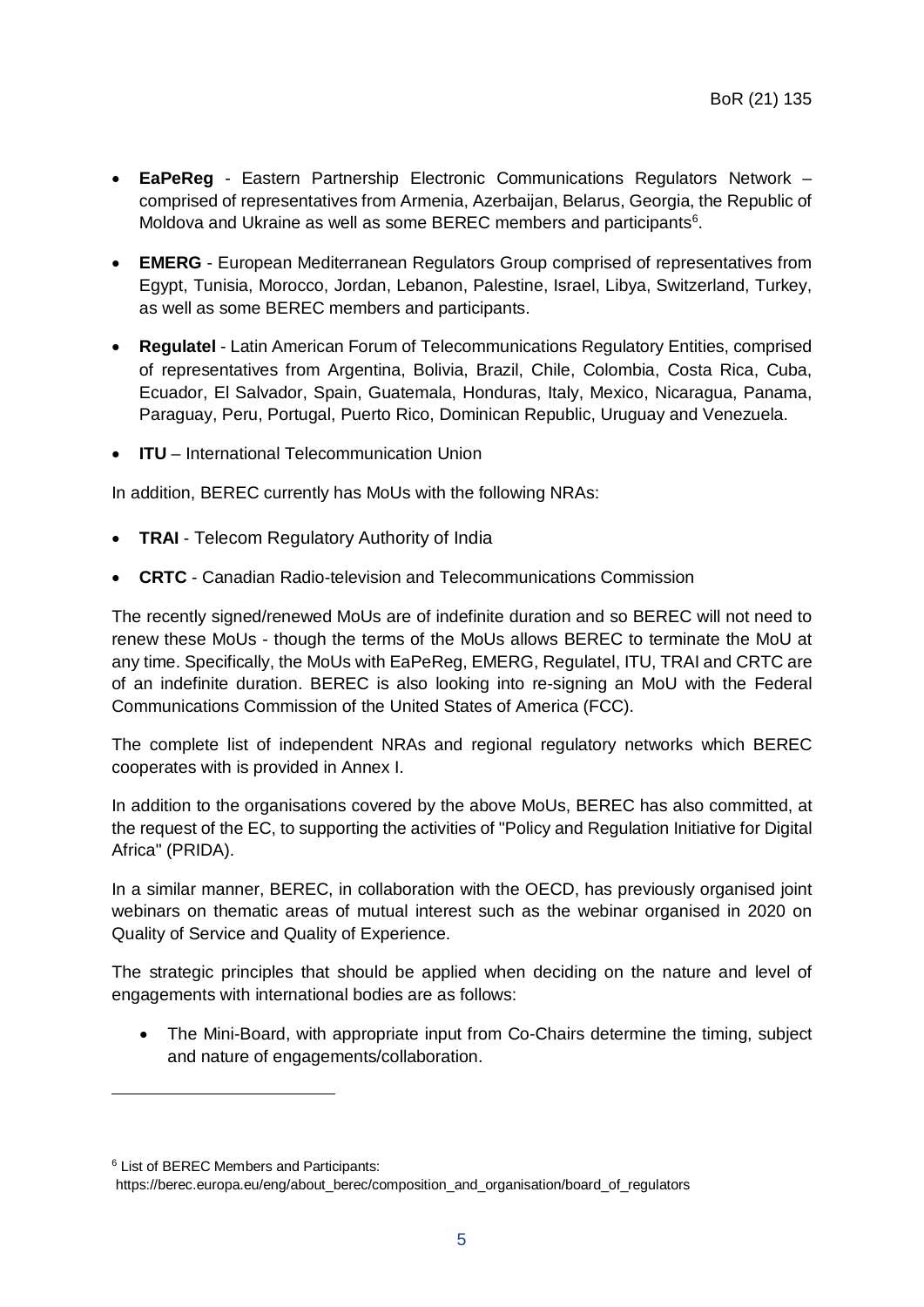- Engagements with regional (multilateral) regulatory bodies should be prioritised over individual NRAs.
- The intensity of the collaboration can be directly linked with the geographical proximity.
- For BEREC's own purposes it should seek to benefit from exchanges with countries with advanced technological development.
- BEREC should also consider a longer-term approach, whereby its positive influence to export the EU regulatory framework best practices might help build stronger competition dynamics in other regions.

BEREC has established a sufficient number of MoUs, which create a framework for positive collaboration. Steps should be taken to maximise the potential benefits of these established relationships rather than seek any new MoU partners.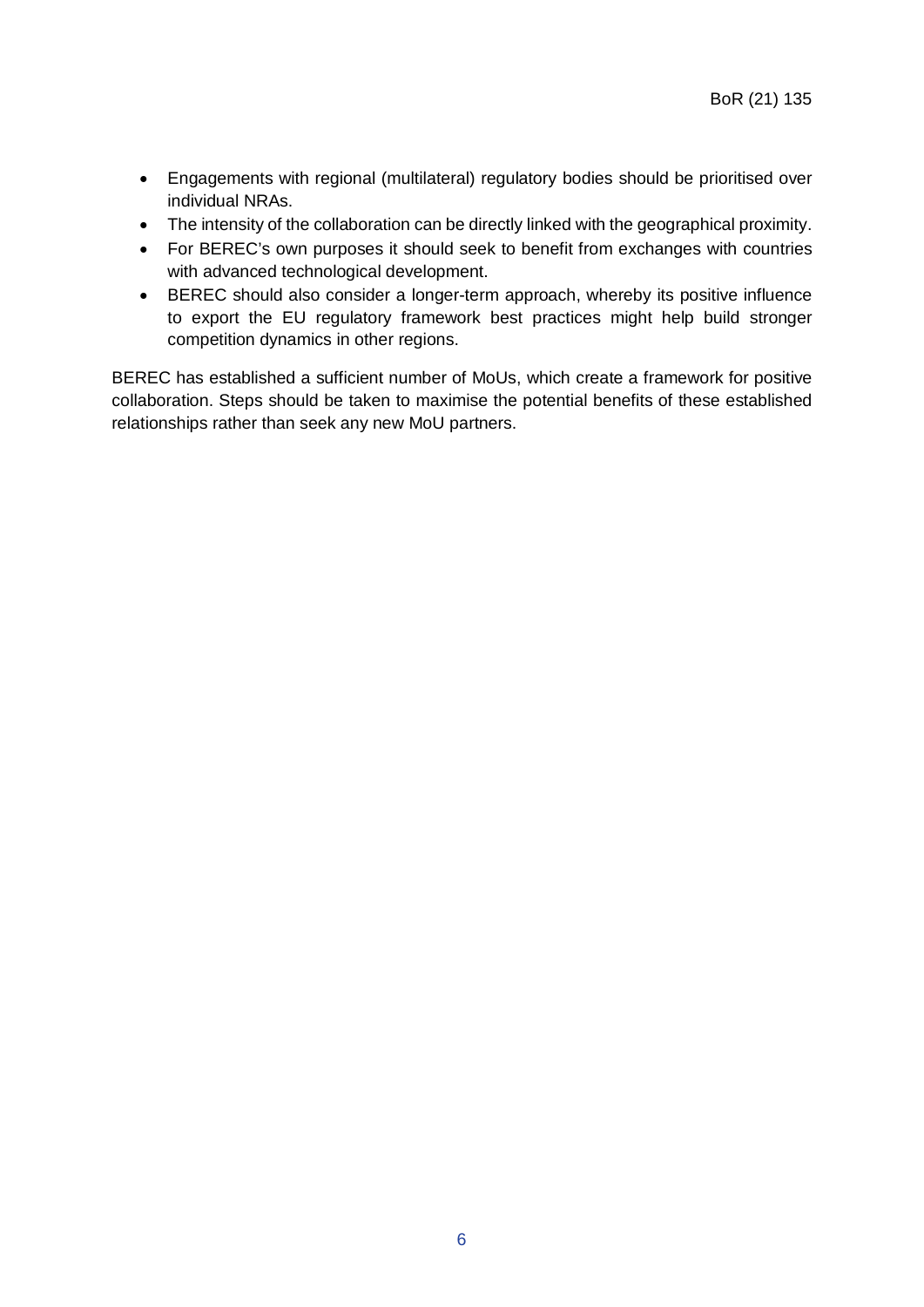## <span id="page-7-0"></span>**4 Annex I**

**Table 1** Independent NRAs and Regional Regulatory Networks that BEREC cooperates with

| <b>Region</b>                | <b>Name</b>                                                                                        | <b>Description</b>                                                                                                                                                                                                                                                                                                                                                                                  |
|------------------------------|----------------------------------------------------------------------------------------------------|-----------------------------------------------------------------------------------------------------------------------------------------------------------------------------------------------------------------------------------------------------------------------------------------------------------------------------------------------------------------------------------------------------|
| Eastern European<br>Euro-    | Group of Eastern<br><b>Partnership Regulators</b><br>for Electronic<br>Communications<br>(EaPeReg) | EaPeReg is an independent platform of<br>NRAs for<br>Electronic Communications<br>of Armenia,<br><b>Networks</b><br>Services<br>and<br>Azerbaijan, Belarus, Georgia, the Republic<br>of Moldova and Ukraine.                                                                                                                                                                                        |
| Mediterranean                | European<br>Mediterranean<br><b>Regulators Group</b><br>(EMERG)                                    | EMERG is an independent platform of<br>NRAs for ECNS from 23 countries. These<br>are Austria, Bosnia and Herzegovina,<br>Croatia, Cyprus, Egypt, France, Germany,<br>Greece, Israel, Italy, Jordan, Lebanon,<br>Malta,<br>Montenegro,<br>Libya,<br>Morocco,<br>Palestine, Portugal,<br>Spain,<br>Slovenia,<br>Switzerland, Tunisia and Turkey                                                       |
| European                     | European Conference<br>of Postal and<br>Telecommunications<br>Administrations                      | An organization consisting of policy makers<br>and regulators from 48 European countries                                                                                                                                                                                                                                                                                                            |
| Africa                       | Policy and Regulation<br>Initiative for Digital<br>Africa (PRIDA)                                  | PRIDA is a join initiative of the African<br>Union (AU), the European Union (EU and<br>the International Telecommunication Union<br>(ITU)                                                                                                                                                                                                                                                           |
| <b>North America</b>         | Federal<br>Communications<br>Commission of the<br>United States of<br>America (FCC)                |                                                                                                                                                                                                                                                                                                                                                                                                     |
| North America                | Canadian Radio-<br>television and<br>Telecommunications<br>Commission (CRTC)                       |                                                                                                                                                                                                                                                                                                                                                                                                     |
| Central and South<br>America | Latin America Forum<br>of Telecommunications<br>Regulators (Regulatel)                             | consists<br><b>of</b><br>Regulatel<br>23<br>telecommunications regulatory bodies from<br>Latin America and Europe. These are<br>Argentina, Bolivia, Brazil, Chile, Colombia,<br>Costa Rica, Cuba, Dominican Republic<br>Salvador,<br>Ecuador,<br>ΕI<br>Guatemala,<br>Honduras,<br>Italy,<br>Mexico,<br>Nicaragua,<br>Panama, Paraguay, Peru, Portugal, Puerto<br>Rico, Spain, Uruguay and Venezuela |
| Asia                         | <b>Telecom Regulatory</b><br>Authority of India<br>(TRAI)                                          |                                                                                                                                                                                                                                                                                                                                                                                                     |
| Oceania                      | <b>Australian Competition</b><br>and Consumer<br>Commission (ACCC)                                 |                                                                                                                                                                                                                                                                                                                                                                                                     |